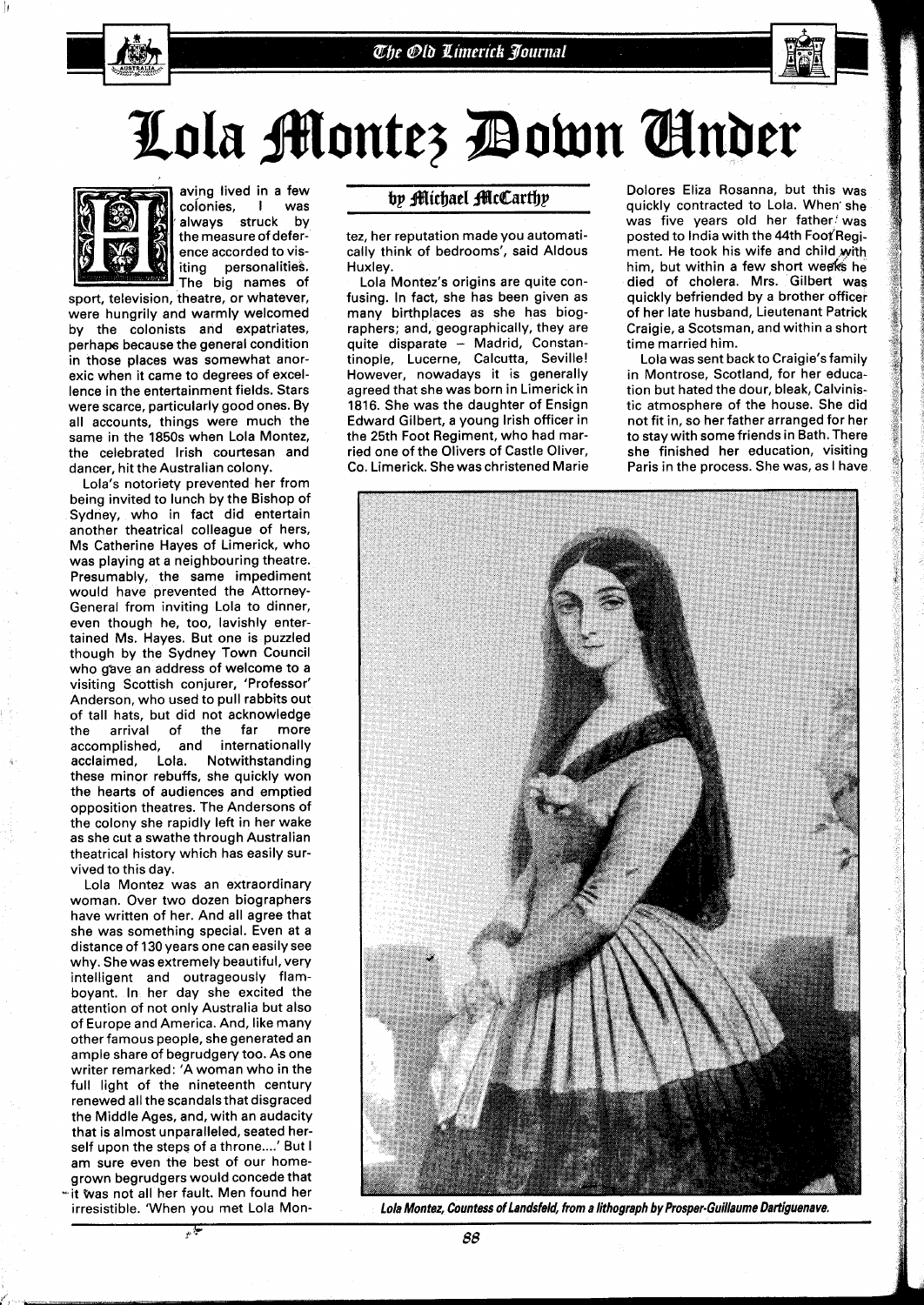

## Australian Cdition

said, a remarkably beautiful young woman. Mother was quick to recognise this and began to look out for a suitable husband. Bath, she feared, was full of 'detrimentals'.. At any rate, she did choose a son-in-law for Lola - Sir Abraham Lumley, a Calcutta judge who was old enough to be the girl's father! Lola was quick to dub him 'that gouty old rascal' and refused to marry him. Instead, she eloped with a young lieutenant, Thomas James, and ended up in Rathbiggon, Co. Meath, where the bridegroom's brother, Rev. John James, married them. They moved to Dublin for a short time before he was posted to India but Lola was unhappy. 'He slept like a boa-constrictor and drank too much porter,' she complained. Not long afterwards she left him and India, when it was discovered that he had engaged in 'conduct unbecoming an officer and a gentleman' with a colleague's wife.

Lola turned up in Lordon. Shestayed for a short time in the Imperial Hotel, Covent Garden, with a Captain Lennox whom she had met on the boat from India. But before long news of her affair got back to her husband in Calcutta and he lost no time in attempting to rid himself of her. When sufficient evidence was amassed a suit for divorce was filed and a decree a mensa et thoro ('from bed and board') was given. From then on Lola had to fend for herself and it is from this point that her career takes off.

She met two people who were to influence her greatly, Jean Francois Montez, an extremely wealthy man, and Edward Blanchard, a hack dramatist of Drury Lane. The former supported Lola financially and regularly turns up in various places throughout her career; the latter pointed her in the direction of the theatre; and while she quickly found she had no great talent for drama, the boards attracted her so she decided to become a dancer. Incidentially, on receiving this news, her family reportedly went into mourning and issued undertakers' cards to signify that she was now dead to them!

At any rate, when Lola headed for Madrid in 1842 to learn the rudiments of Spanish dancing she set out on an odyssey which was to take her into the annals of the theatre. For more than two decades she blazed a trail through a succession of husbands, lovers, countries and theatres to win for herself an enduring place on the stage of world history.

In May, 1855, while on an American tour, she announced that she would be travelling to Australia, bringing with her a team of actors and actresses. In the following month she set out on the ten weeks' voyage on board the rather inelegantly named Fanny Major.

Sydney was Lola's first port of call. Her fame and notoriety preceded her.



**Lola Montez in 'Lola in Bavaria'. A 'play with a purpose'.** 

She was billed as a 'colossal attraction'. 'Lola Montez in Bavaria' was the show, and the Victoria Theatre was packed when the curtain went up on 23rd August. The critics acclaimed her. 'l found her', said one, 'much to my surprise - to be a very simple mannered, well behaved, cigar-loving young lady'.

Lola's stay in Sydney was not helped by the ragtag and bobtail of actors and actresses she had brought with her from America. Squabbling broke out among them so she sacked those whom she thought responsible and set out for Melbourne by the next steamer. A sheriff's officer followed her on board with a debtor's warrant of arrest. Lola undressed in her cabin and challenged the officerto seize her but he left on the pilot boat without her. Her decision to leave Sydney, however, was explained to the public by her solicitors through the press:

Our Client, Madam Lola Montez, was unwise enough to engage, at enormous cost to herself, a very inferior Our Client, Madam Lola Montez, was<br>unwise enough to engage, at enorm-<br>ous-cost-to-herself, a very inferior<br>company in California. Before start-<br>ind-she-made-large, advances-toing, she made large advances to every one of them; paid their passages from America (where they

were nearly all heavily in debt) to Australia; and trusted that, in return for her immense outlay, she wouldat least receive efficient assistance from them. But this band of obscure performers not only loaded her with insults while they continued to live on her, but on their arrival in Sydney they one and all refused to discharge their allotted tasks.

When Madam Montez (not unnaturally irritated by such conduct) proposed, through us, to cancel their agreements on reasonable terms, they insisted on the fulfilment of the contract which they themselves had been the first to break, and made claims upon her amounting to about **f 12,000.** This moderate demand being very properly refused by our client, they secured an order for her arrest in respect of a number ofseperate actions. Only one of these fa claim for **f 100)** was lodged in time for a warrant to be issued. When, furnished with this, Mr. Brown, the sheriff's officer, appeared on board the steamer, Madam tendered him **£500,** which, however, he refused to accept, insisting that she should also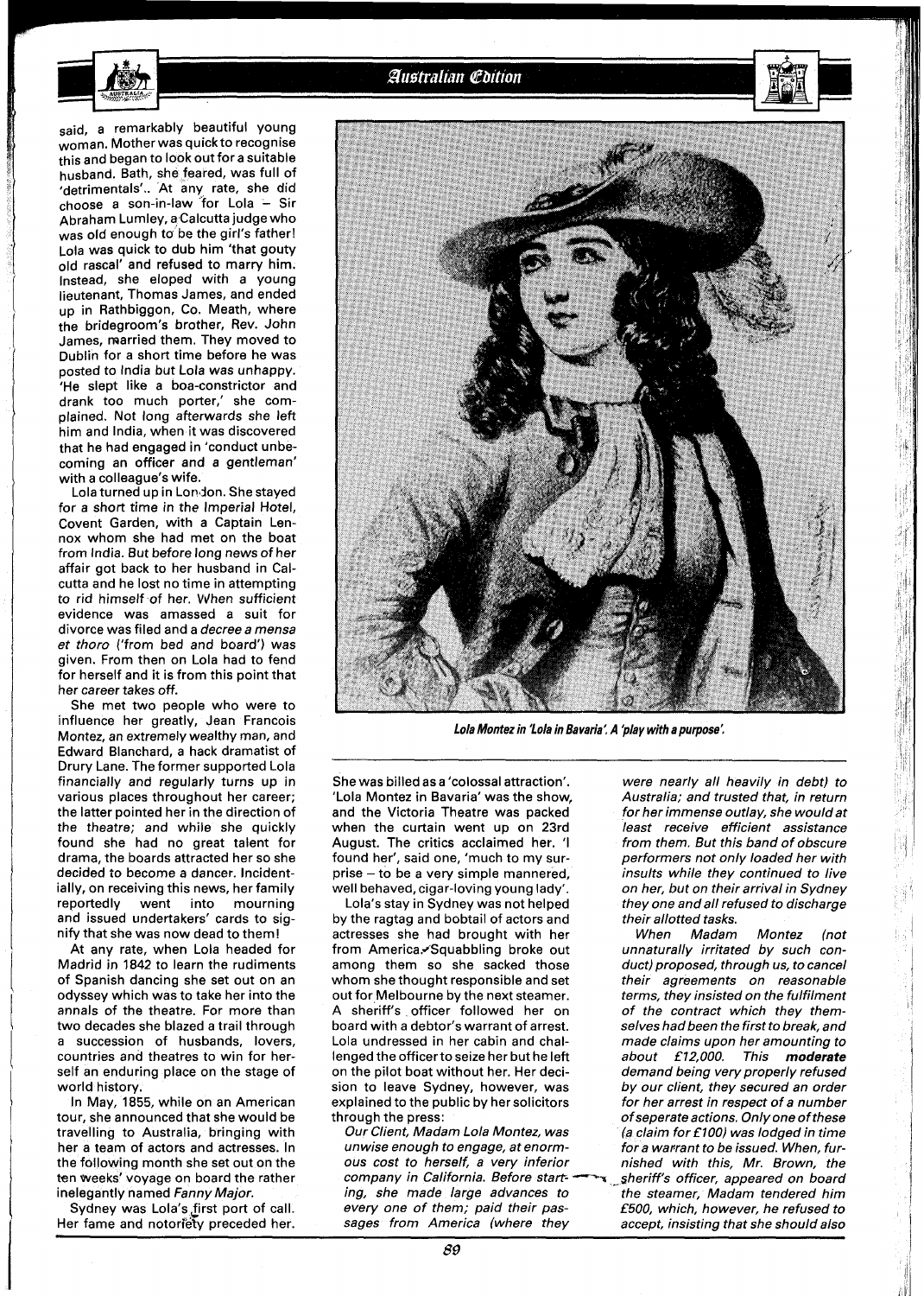The Old Limerick Journal



The hustle and bustle of Great Bourke Street, Melbourne.

settle the 'various other claims for which he did not have warrants. Our client refused to leave the vessel, for which refusal, we, as her solicitors, are quite willing to accept responsibility.

Having thus outwitted the Sydney lawyers, and filled up the vacancies in her company with new players, Lola reached the Victorian capital without further mishap. A picture of the city, as it was when she landed there, is given by a contemporary author:

Melbourne is splendid. Fine wide streets, finer and wider that almost any in London, stretch away formiles in every direction. At any hour of the day thousands of persons may be observed scurrying along them with true Cheapside bustle. The Melbourne youth, however, appears to be rather precocious. "I was delighted", remarked one authority, "with the Colonial young stock. The average Australian boy is a slim, olive-complexioned young rascal, fond of Cavendish, cricket, and chuck-penny, and systematically insolent of girls, policemen, and new chums.... At twelve years of age, having passed through every phase of probationary shrewdness, he is qualified to act as a full-blown bus conductor". In the purlieus of the theatres are supper-rooms (lavish of gas and free-mannered waitresses),

bum-boat shops where they sell play-bills, whelks, oranges, cheroots, and fried fish.

But othertroubles loomed. The Sydney correspondent of the **Argus** had damaged her chances of making a good impression by writing an unfavourable account of her troubles there:

I need not tell you that the Montez has gone to Melbourne, as she will have arrived before this letter, and is not the sort of woman to keep her arrival secret. It may not, however, be so generally known that she has made what is colonially termed a 'bolt' from here....Thinking, perhaps, that Australia was not yet a part of the civilised world, and that a company of players could not be secured here, Madame brought a set of comedians from San Franscisco. They were quite useless. More competent help could have been had on the spot.

Another contemporary account of Melbourne was given by R.H. Horne, the drama critic of the **Morning Herald:** 

The haunts of villainy in Sydney are not surpassed by those in Melbourne; but, with regard to drunkenness and prostitution, the latter place is far worse than Sydney. The Theatre Royal contains within itself four separate drinking-bars. The Café de Paris, in the same building, has two bars. In the theatre itself there is a drinking public every night,

especially when the house is crowded. Between every act it is the custom of the audience to rush out for a nobbler of brandy. The only exceptions are the occupants of the dress-circle, more especially when the Governor is present... The mania, for bats and balls in the boiling sun during last summer exceeded all rational excitement. The newspapers caught the epidemic, and, while scarcely noticing other far more useful games, they devoted columns upon columns to minute accounts of the matches of a hundred different clubs.

pe he  $sh$ pa

Lola opened at the Theatre Royal, Melbourne, on 13th September, 1855 in her Bavarian role. When audiences began to diminish she announced that she would perform the now infamous 'Spider Dance', which she had first performed in San Francisco. In this role she appeared with hundreds of wire spiders sewn on her attenuated ballet skirts; and when any of them fell off she had to indulge in pronounced wriggles and contortions to put them back in position. Her accompanying movements were held by some to be 'daring and suggestive'. One reporter called the dance 'the most libertinish and indelicate performance that could possibly be given on the public stage. We feel compelled to denounce in terms of unassured reprobation the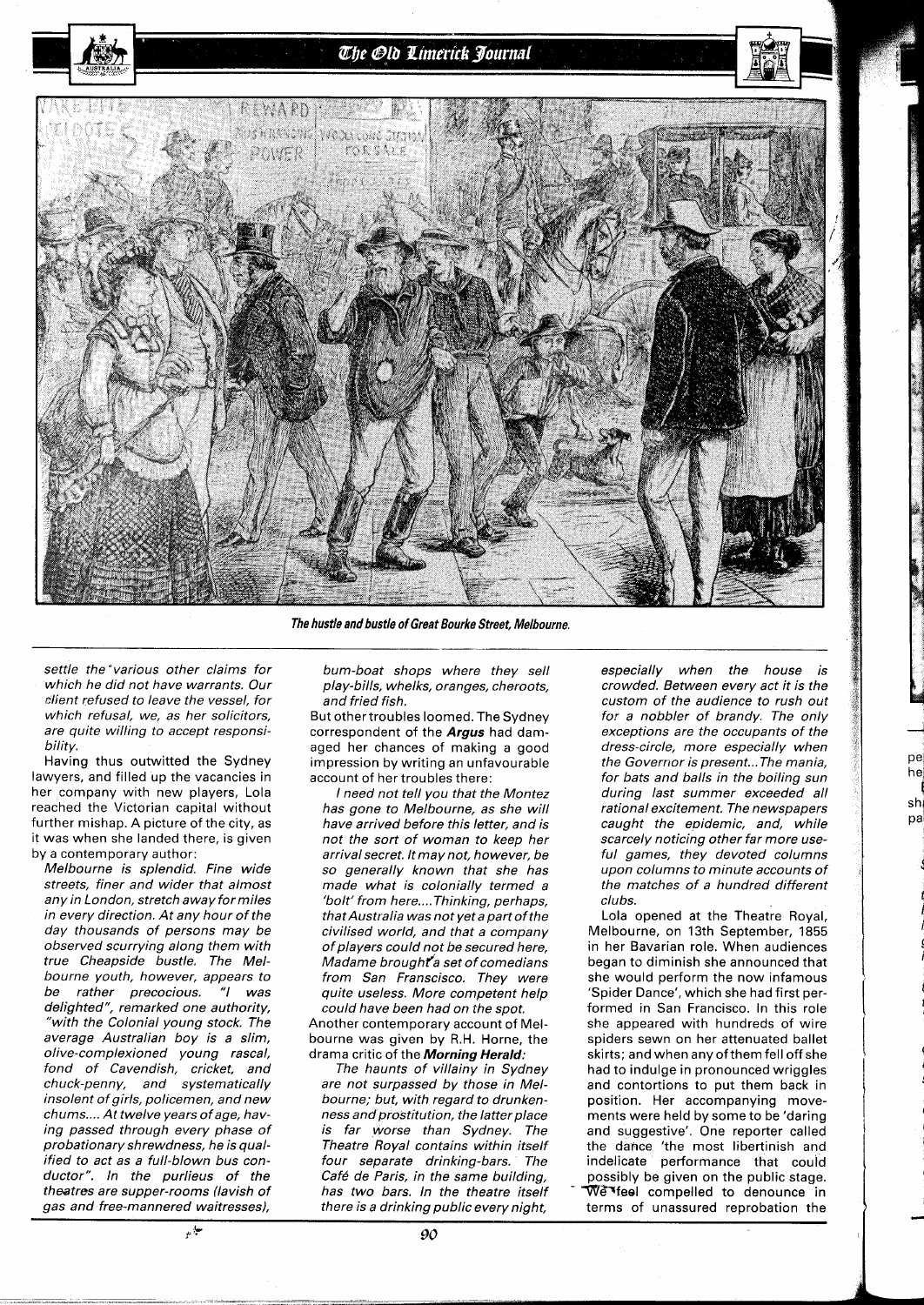

The gold diggings at Ballarat, at the time of the tour of Lola Montez.

performance in which Madam Montez here figures.'

But Lola rounded on her critics with a sharp letter to the editor of the newspaper:

GRAND IMPERIAL HOTEL, September, 1855.

Sir,

A criticism of my performance of the "Spider Dance" at the Theatre Royal was published in this mornings **Argus,** couched in such language that I must positively answer it.

The piety and ultra-puritanism of the **Argus** might prevent the insertion of a letter bearing my signature. Therefore, I address myself to you.

The "Spider Dance" is a national one, and is witnessed with delight by all classes in Spain, and by both sexes from Queen to peasant.

I have always looked upon this dance as a work of high art; and I reject with positive scorn the insinuation of your contemporary that I wish to pander to a morbid taste for what is improper and indelicate.

I shall be at my post to-morrow<br>evening; and will then adopt a course

حياز رو

that will test the value of the opinion advanced by the **Argus.** 

The course adopted was to ask the audience who had paid double the normal price for seats whether or not she should perform the dance, and the audience duly approved.

On the following morning another champion of morals attacked her for having 'outraged decency'. He applied for a summons for her arrest but found himself served with a writ for libel. Nothing more was heard of the matter.

Having sufficiently tested the moral ropes of the @apital, Lola decided to leave but not before a drink was called after her, the Lola Montez Appetizer, consisting of 'Old Tom, ginger, lemon and hot water'.

The happenings in Melbourne were only the hors d'œuvres of what was to follow at her next stop, 75 miles away the gold-mining town of Ballarat. In 1856 this small republican town was already a legend in Australia's mining history. Five years previously gold had been discovered there by a seventy and that at Bathurst and Bendigo Australian society. As one writer described it:

Melbourne was both a ghost-port and a continuous saturnalia. Port Phillip Bay had become a Sargasso Sea of dead ships, rocking empty at anchor through a hundred tides and then a hundred more, bilges unpumped, their masts a bare forest.' .<br>When a vessel arrived with her gold<sup>!</sup> hungry passengers and her hold crammed with mining tools and  $\ell$ . cheap furniture, the crews (and often the captains too) would desert as soon as she was unloaded, joining the thick human stream for Ballarat and Bendigo. Employers, stranded without labour, locked their offices and went on the road. "Cottages are deserted", reported the lieutenantgovernor of Victoria, Charles La Trobe, in October, 7851, "there are houses to let, business is at a standstill, and even schools are closed. In some of the suburbs not a man is left, and the women are known for selfprotection to forget neighbours' jars (quarrels) and to group together to keep house ... Fortunate the family, whatever its position, which retains its servants at any sacrifice, and can further secure supplies for their households from the few tradesmen that remain ... all buildings and contract works, public and private, almost without exception, are at a standstill. No contract can be insisted upon under the circumstances.

Shanty towns and bark huts proliferated to house the thousands of emigrants, frantic with hope, who poured off the ships from England and Ireland.

year old, John Dunlop. His discovery They were "just like so many unbro-<br>and that at Bathurst and Bendigo ken horses caught in a desert where<br>immediately changed the face of they never knew anything but In the grog-shops and hotels that lined the filthy, traffic-jammed streets of the young city, where a man could sink up to his knees in mud and ordure merely by stepping off the curb, a round-the-clock orgy was conducted by "the worst-looking population eyes ever beheld" the diggers and their hangers-on, their mates and their flushed doxies drinking the gold away. One man, who had never tasted champagne before, bought a hotel's entire stock of it and emptied every bottle into a horse trough, inviting all and sundry to suck it up. Miners lurched up and down the luxury shops, jamming huge tawdry rings on their girls' fingers, demanding the most expensive dresses, lighting their pipes with £5 notes and pouring gold dust into the cupped hands of hackney-drivers. "They are intoxicated with their suddenly-acquired wealth, and run riot in the wildness of their joy," noted an English gold-seeker, John Sherer. They were "just like so many unbroken horses caught in a desert where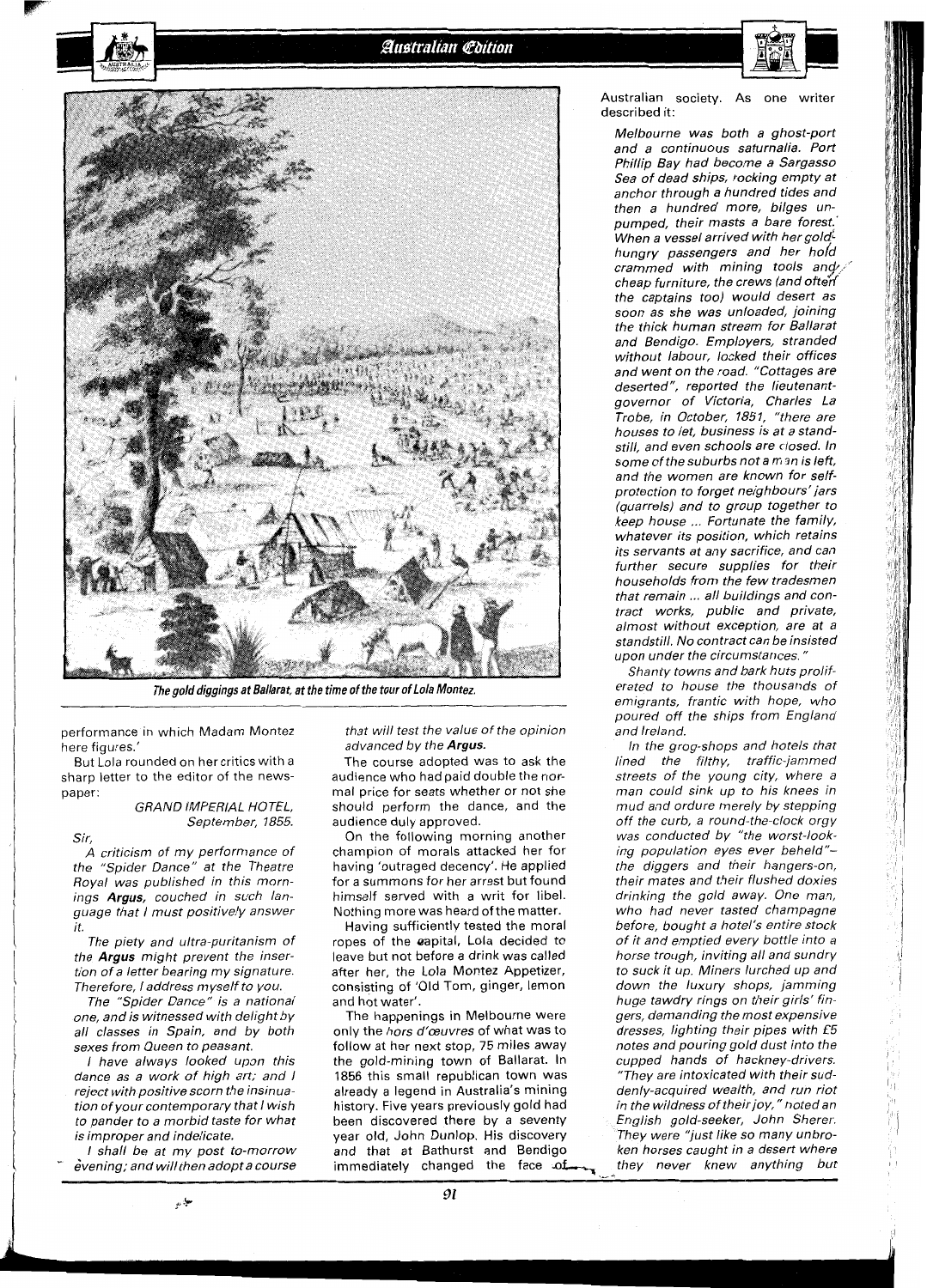

hunger, and suddenly thrown into a rich paddock where they find nothing but plenty." They treated their women like crude pashas, even the ones who seemed to have few prospects, like "Biddy Carroll" fresh from Ireland: "Exceedingly stupid, lazy and dirty, poor Biddy could make no friends," and resembled "an unripe potato just dug from the soil with its jacket flying." But soon she found her digger, and soon after that an acquaintance noticed in the saloon of a steamer.

"the simple, stupid, potato-like face of Biddy Carroll...the very perfection of a lucky, thoughtless, gold-digger's bride. Her bonnet was of white satin, with a profusion of the most exquisite flowers, the whole enveloped in the folds of a rich white veil. She wore a superb lavender-coloured flowered satin dress, with a gorgeous barège shawl...a massive gold brooch...a massive gold chain, and her wrists encircled with handsome silver bracelets."

The Biddies were not just amusing objects of condescension. In their gaudy store-bought finery, they were signs ofclass rupture. Gold disturbed

مباري

A Ballarat goldfield, c. **1856,** 

the Melbourne grog-shops, "and the aristocracy now be we. "

When Lola arrived in Ballarat in early l856 things had not changed much. Yet she made her mark. The local paper heralded her arrival: "Our readers will be pleased to learn that the worldrenowned Lola, a lady who has the Kings at her back, and who has caused as much upheavel in theworld as Helen of Troy, is about to appear among us .... Young gentlemen of Ballarat, look out for your hearts! Havoc will assuredly be played among them'.

On 16th February she was to open at the Victoria Theatre. A generous programme was offered which included a comedy entitled 'A Morning Call', a farce, 'The Spittalsfield Weaver', a domestic drama, 'Raffaelo the Reprobate', and the tragedy, 'Anthony and Cleopatra'. As the repertoire was to include the 'Spider Dance' she took the precaution of sending a description of it to the **Ballarat Star:** 

The Characteristic and fascinating SPIDER DANCE had been performed by MADAME LOLA MONTEZ with the utmost success throughout the United States of America and before

This dance, on which malice and



Countess of Landsfeld. 'A favourite portrait; from the Harvard Theatre Collection.

the order of Anglo-Australian society - from pastoral "aristocrat" down to  $convict - with$  shudders of democracv.

"We be the aristocracy now," miners  $\sim$  all the Crowned Heads of Europe.<br>were heard to say as they rollicked in This dance, on which malice